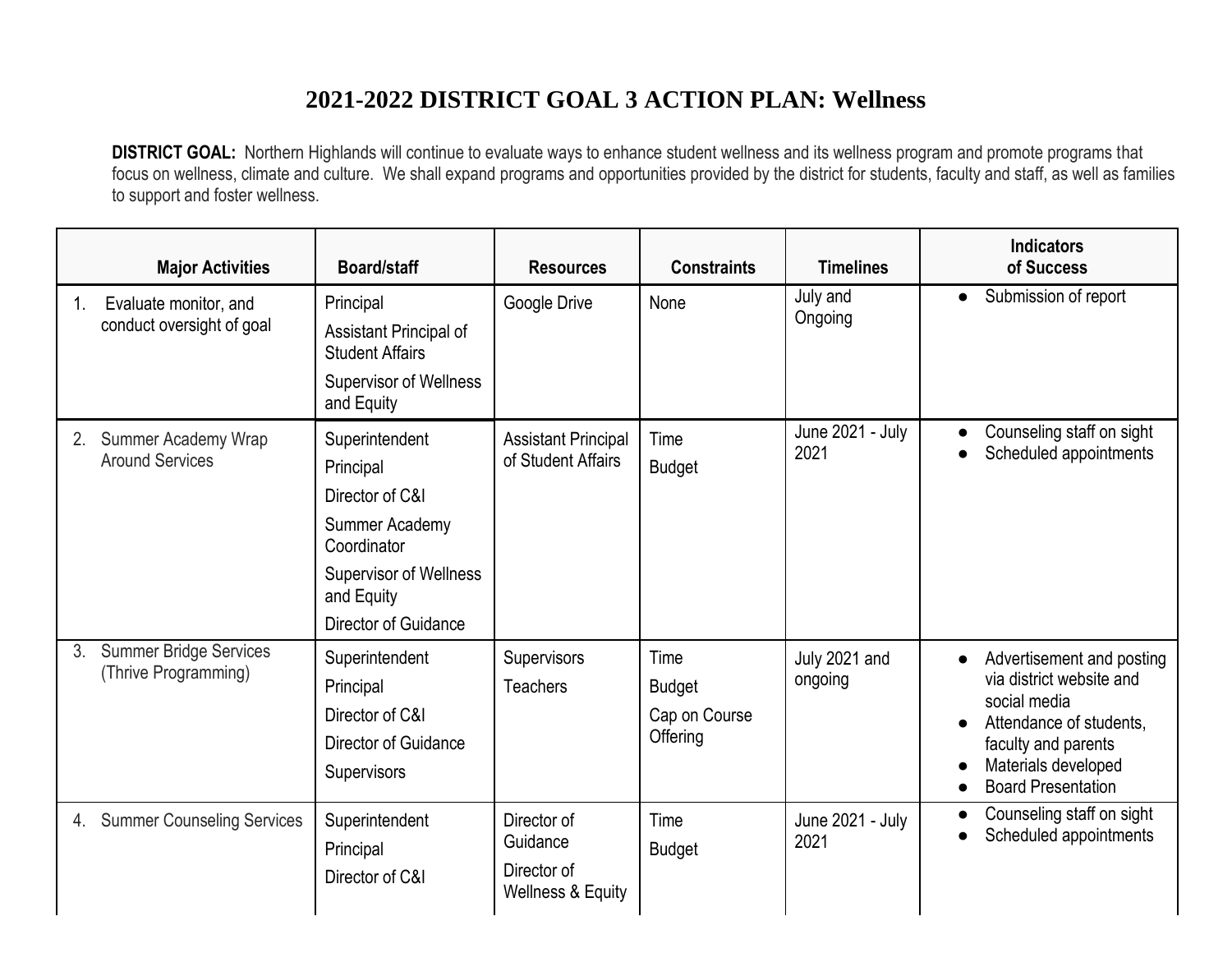|                |                                                                                | <b>Supervisor of Wellness</b><br>and Equity<br>Director of Guidance                                                                                                                |                                                                                                                       |                       |                          |                                                                                                                                        |
|----------------|--------------------------------------------------------------------------------|------------------------------------------------------------------------------------------------------------------------------------------------------------------------------------|-----------------------------------------------------------------------------------------------------------------------|-----------------------|--------------------------|----------------------------------------------------------------------------------------------------------------------------------------|
| 5.             | <b>Expanding Signs of Suicide</b><br>Programming                               | Superintendent<br>Principal<br><b>Assistant Principals</b><br>Director of C&I<br><b>Supervisor of Wellness</b><br>and Equity<br>Director of Guidance<br>Supervisor of<br>PE/Health | Supervisor of<br>Wellness and<br>Equity<br>Counselling and<br><b>HPE</b> staff                                        | Time<br><b>Budget</b> | July 2021 and<br>ongoing | Program materials<br>Calendar of activities<br>Implementation in key<br>content areas (i.e. HPE)<br>Parent program NHPASS<br>$\bullet$ |
| 6.             | Curriculum writing for<br>programs                                             | Superintendent<br>Principal<br>Director of C&I                                                                                                                                     | Principal<br>Director of C&I<br>Supervisors<br><b>Teachers</b>                                                        | Time<br><b>Budget</b> | July2021 and<br>ongoing  | Social emotional learning<br>$\bullet$<br>as evidenced in<br>observations, post<br>conferences and unit<br>plans                       |
| 7 <sub>1</sub> | Welcome Back Wellness for<br>staff                                             | Superintendent<br>Principal<br>Director of C&I<br><b>Supervisor of Wellness</b><br>and Equity                                                                                      | Principal<br>Director of C&I<br>Supervisors<br>Director of<br><b>Wellness &amp; Equity</b><br>Teacher and PD<br>Chair | Time                  | September 2021           | Schedule of wellness<br>events<br>Teacher attendance in<br>sessions<br>Staff feedback through<br>surveys                               |
| 8.             | Partnerships: JED, Sandy<br>Hook Promise, Positive<br><b>Coaching Alliance</b> | Superintendent<br>Principal<br><b>Assistant Principals</b><br>Director of C&I                                                                                                      | Principal<br><b>Assistant Principal</b><br>- Athletics<br>Director of<br>Wellness & Equity                            | Time<br><b>Budget</b> | June 2021 and<br>ongoing | Schedule of meetings<br>Email correspondence<br>Feedback via surveys                                                                   |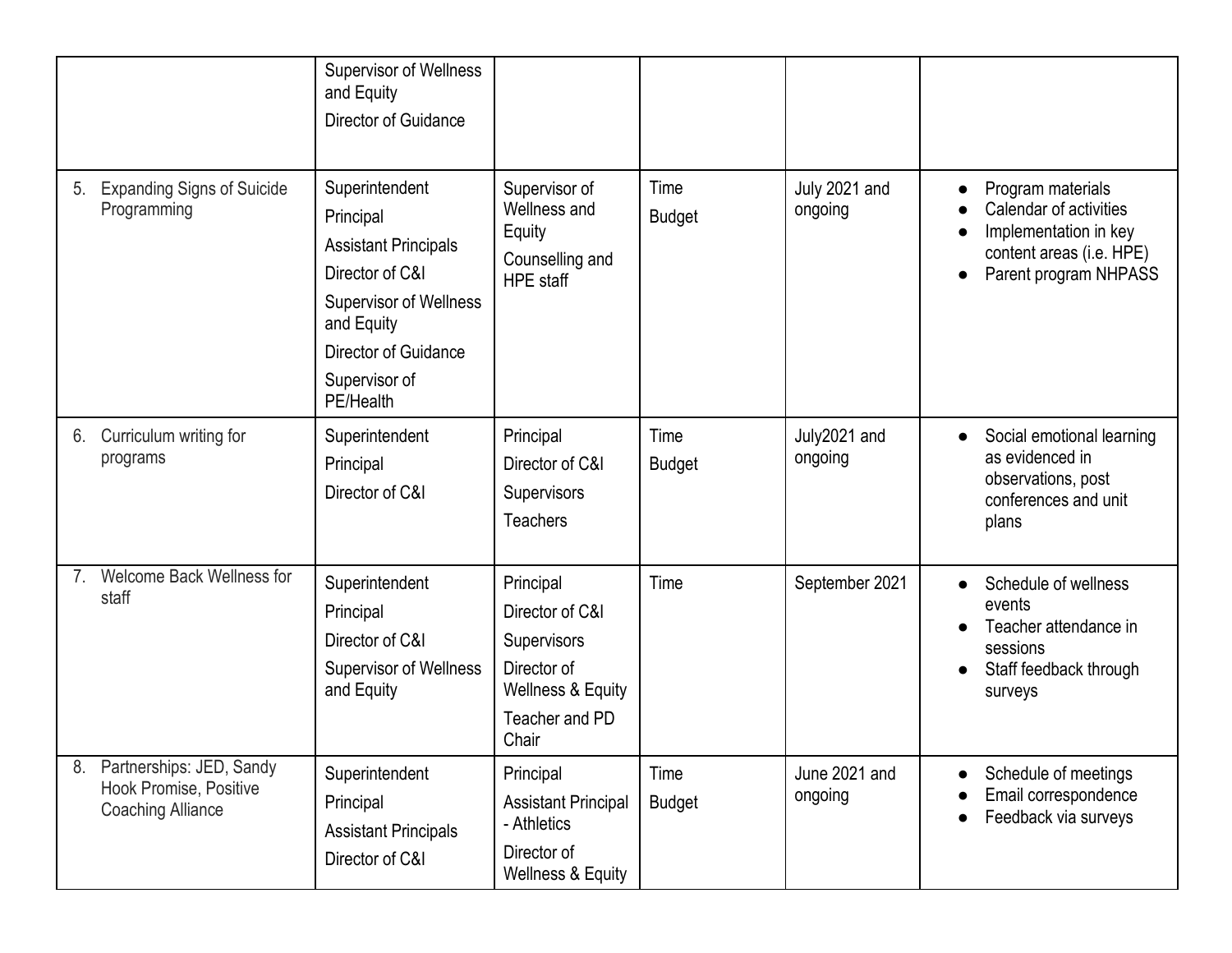|                                                                                           | <b>Supervisor of Wellness</b><br>and Equity<br>Director of Guidance                                                                                  |                                                                                                                   |                                                                  |                                                   |                                                                                                                                                                                                                                     |
|-------------------------------------------------------------------------------------------|------------------------------------------------------------------------------------------------------------------------------------------------------|-------------------------------------------------------------------------------------------------------------------|------------------------------------------------------------------|---------------------------------------------------|-------------------------------------------------------------------------------------------------------------------------------------------------------------------------------------------------------------------------------------|
| Implementation of the Mission<br>9.<br>and Vision                                         | Superintendent<br>Principal<br><b>Assistant Principals</b><br>Director of C&I                                                                        | <b>Tech Department</b><br><b>DECA</b><br>Digital Media<br>Student<br>Government<br><b>Class Councils</b>          | Time<br><b>Budget</b>                                            | Ongoing<br>throughout<br>2021-2022<br>school year | <b>Revised Staff &amp;</b><br>$\bullet$<br>Student/Parent<br>Handbooks<br>Revised 8th Grade Folder<br>Signage<br>$\bullet$<br>Back to School Night<br>media<br>Student events, i.e. Field<br>$\bullet$<br>Day, Trunk or Treat, etc. |
| 10. Administration of Drug and<br>alcohol survey                                          | Superintendent<br>Principal<br><b>Assistant Principals</b><br>Director of C&I<br><b>Supervisor of Wellness</b><br>and Equity<br>Director of Guidance | <b>PRIDE Surveys</b><br>Student<br>Assistance<br>Counselors<br><b>Tech Department</b><br>Teachers &<br>counselors | Time<br><b>Budget</b><br>Active consent of<br>parent/guardian(s) | Nov. 2021                                         | Gaining active consent of<br>$\bullet$<br>parents<br>Survey data<br>$\bullet$<br><b>Summary Report</b><br>Informing future programs<br>$\bullet$<br>and curricula with respect<br>to drug/alcohol education                         |
| 11. Mental health screening for<br>athletes                                               | Superintendent<br>Principal<br><b>Assistant Principal-</b><br><b>Athletics</b><br><b>Supervisor of Wellness</b><br>and Equity                        | <b>Athletic Trainers</b><br>Student athletes<br>Student<br>Assistance<br>Counselors                               | Time                                                             | July and<br>ongoing                               | Develop & implement<br>$\bullet$<br>program<br>Baseline data<br>Informing future programs<br>$\bullet$<br>and curricula with respect<br>to mental health education                                                                  |
| 12. Expansion of orientation and<br>programming that was missed<br>due to remote learning | Superintendent<br>Principal<br><b>Assistant Principals</b><br><b>Supervisor of Wellness</b><br>and Equity                                            | Supervisors<br><b>Teachers</b><br><b>Activity Advisors</b><br>Student panel                                       | Time                                                             | September and<br>ongoing                          | <b>Calendar of Events</b><br><b>Expanding orientation</b><br>program entitled the<br>Sophomore Social<br>Extending activity fair to<br>include 10 grade students.<br>Activity sign-ups                                              |